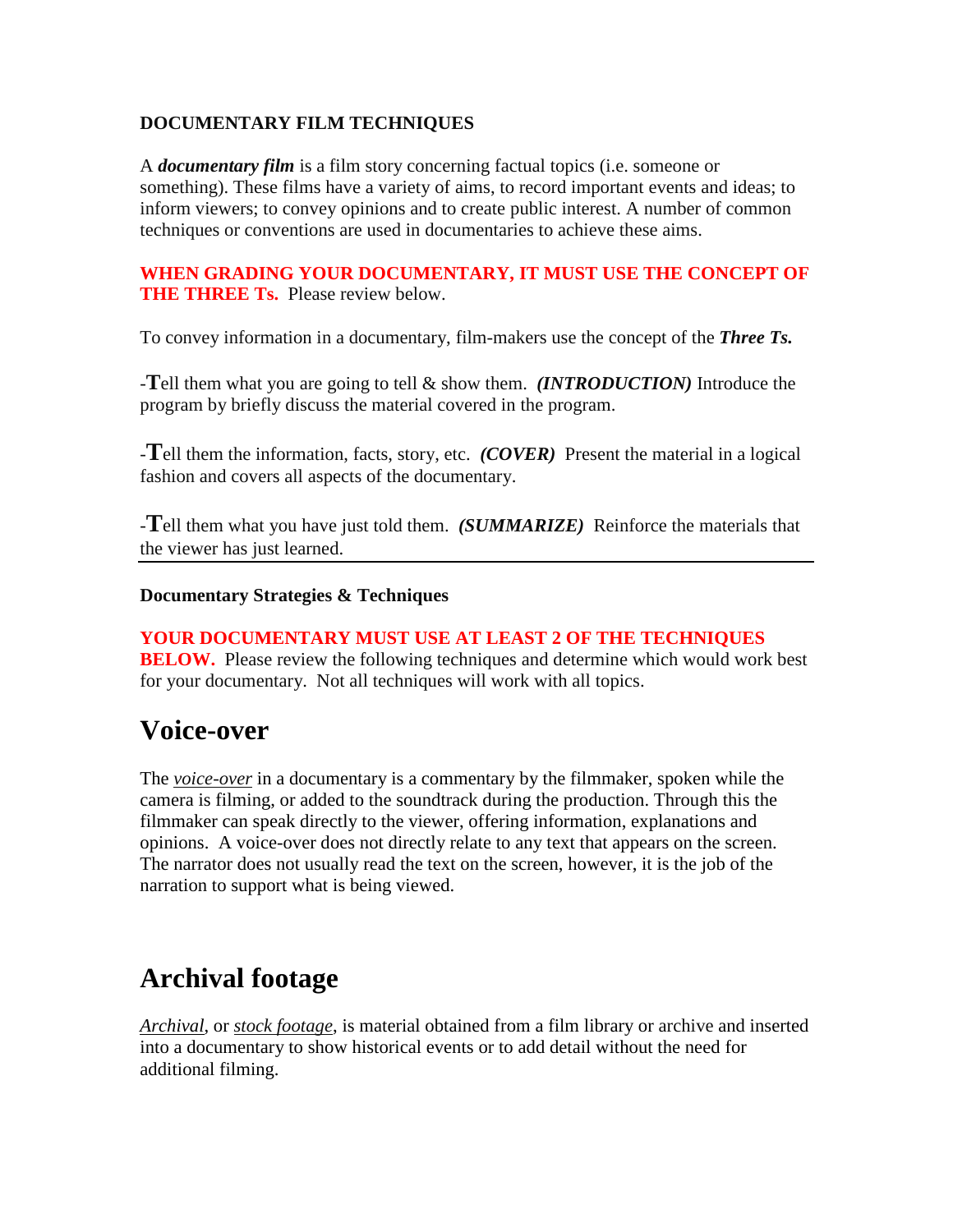## **Reenactment**

*Reconstructions* are also often used in documentaries. They are artificial scenes of an event which has been reconstructed and acted out on film based on information of the event. Reconstructions generally provide factual information, and give the viewer a sense of realism, as if the event really happened in front of them live. They often indicate that the footage is not real by using techniques such as blurring, distortion, lighting effects, changes in camera level, and color enhancement within the footage.

## **Direct and Indirect Interviews**

The *interview* is a common documentary technique. It allows people being filmed to speak directly about events, prompted by the questions asked by the filmmaker. An interview may take place on screen, or off screen, on a different set. Interviews in a documentary give the viewer a sense of realism, that the documentary maker's views are mutually shared by another person or source, and thus more valid. To achieve this much detail from what may be a one-hour interview, clips of only a few minutes are shown. Interviews on opposing sides of an issue may be shown to give the viewer comprehensive information about a topic.

## **Montage**

A *montage sequence* conveys ideas visually by putting them in a specific order in the film. Narrative montages involve the planning of sequence of shots used to indicate changes in time and place within a film. Ideational montages link actions with words, and are often used in documentaries.

A different positioning of shots conveys different ideas to the viewer. For example, a montage containing a negative theme followed by a positive theme may give the viewer the idea that the positive theme is the main theme of the montage.

Montages in documentaries are usually linked with words that characters say. This visual representation of the characters thoughts helps position the viewer in the story, and helps the viewer better understand what the character is saying. It visually presents a progression of ideas on a screen.

A photo montage is used in the same fashion and conveys the same ideas using still photographs inserted into the video. A voice-over supports a montage.